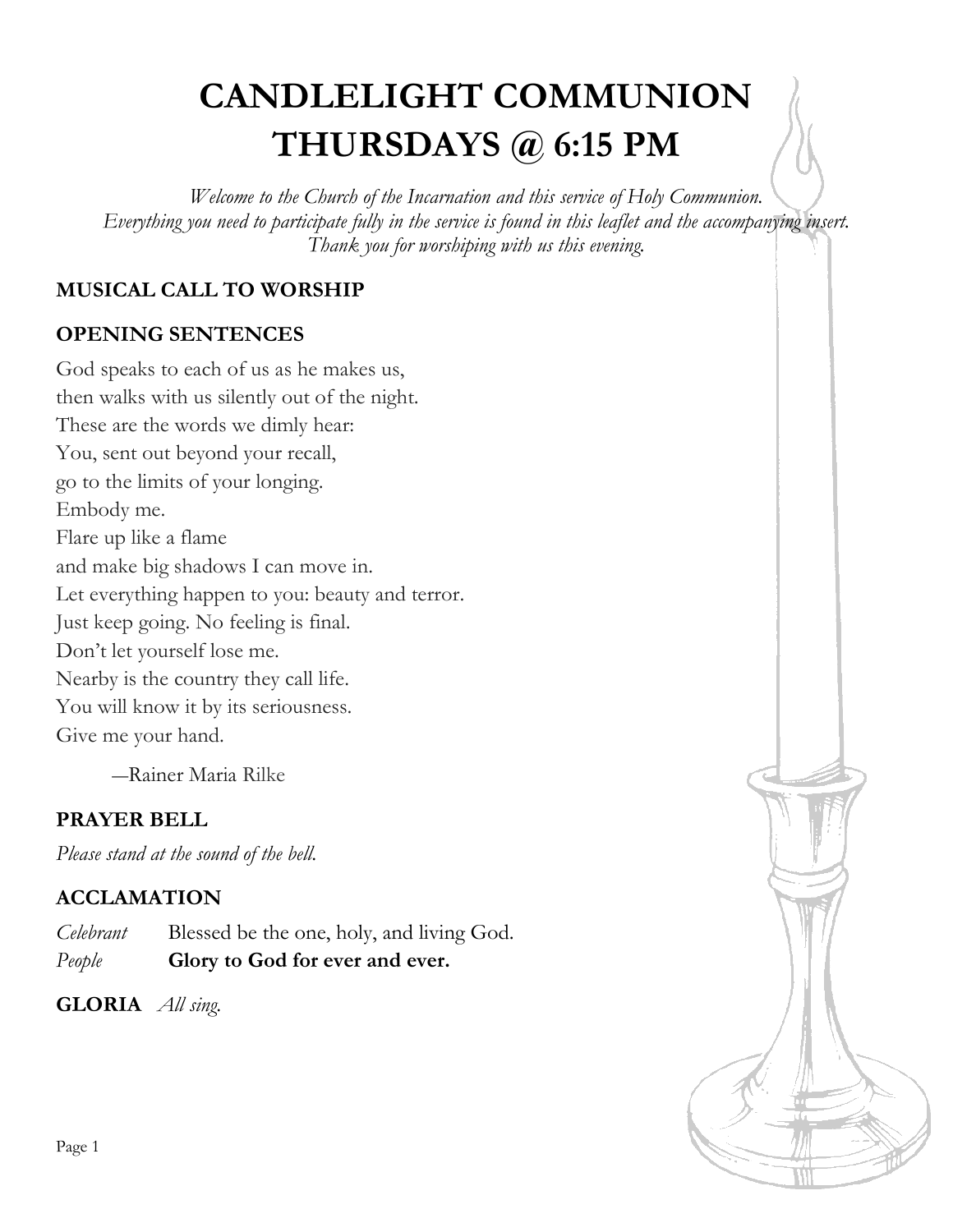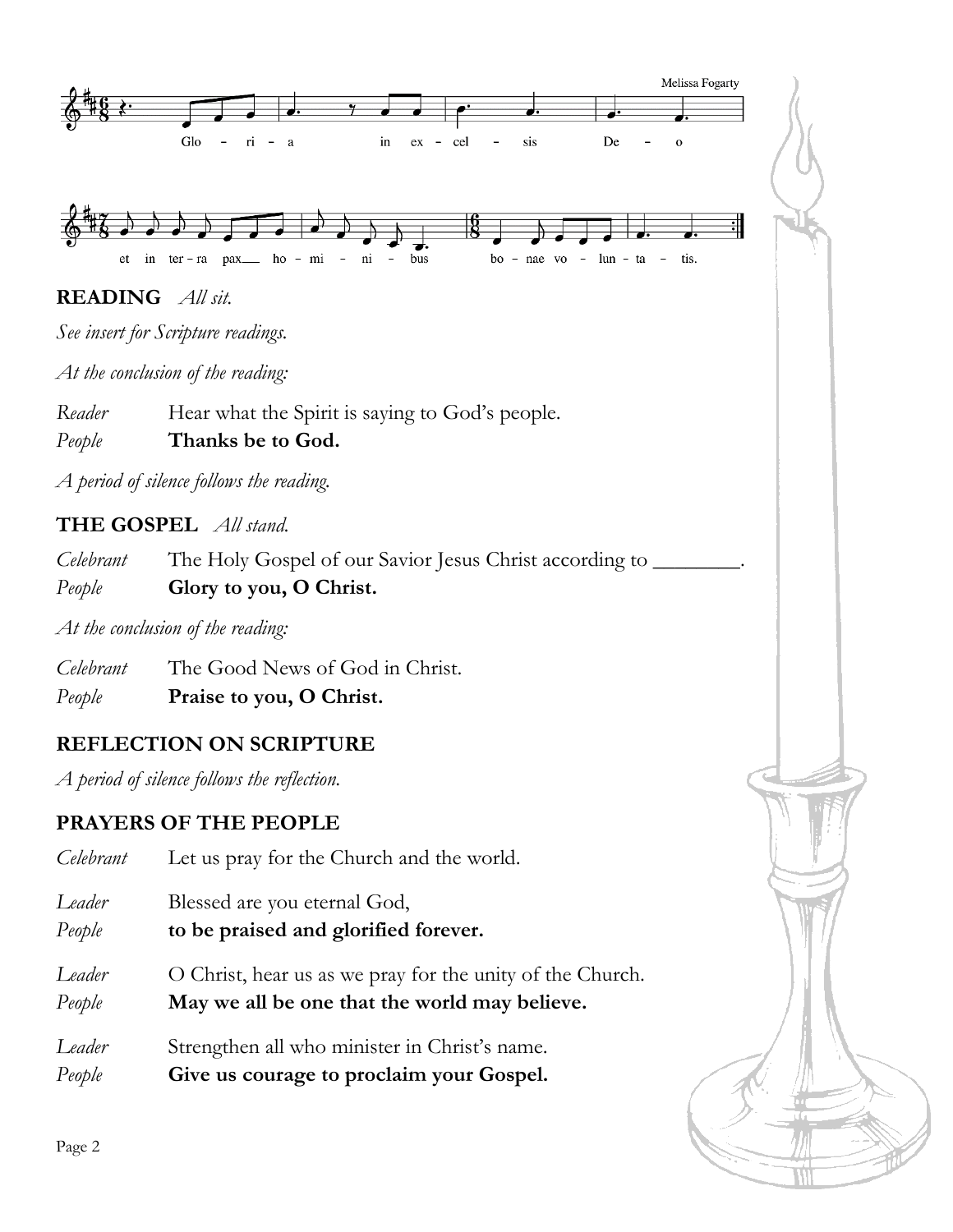| Leader<br>People | Grant that every member of the Church may truly and humbly serve you,<br>that the life of Christ may be revealed in us.                                                                                                         |
|------------------|---------------------------------------------------------------------------------------------------------------------------------------------------------------------------------------------------------------------------------|
| Leader<br>People | Inspire and lead those who hold authority in the nations of the world.<br>Guide us and all people in the way of justice and peace.                                                                                              |
| Leader<br>People | Look with your kindness on our homes and families.<br>Grant that your love may grow in our hearts.                                                                                                                              |
| Leader<br>People | Make us alive to the needs of our community.<br>Help us to share one another's joys and burdens.                                                                                                                                |
| Leader           | Have compassion on all those who suffer from sickness, grief or trouble, especially<br>those on our parish prayer list.                                                                                                         |
| People           | In your presence may they find strength.                                                                                                                                                                                        |
| Leader<br>People | We commend to your care and all those who have died.<br>May we also come to share in your heavenly kingdom.                                                                                                                     |
| Leader           | We pray in silence for our own needs                                                                                                                                                                                            |
|                  | We repent in silence of our sins                                                                                                                                                                                                |
| Celebrant<br>All | Praise to you, abundant God,<br>for when we ask, you give;<br>when we seek, you show the way.<br>When we knock, you answer.<br>Praise to you for your unfailing grace.<br>Make us your faithful people now and always.<br>Amen. |
| <b>THE PEACE</b> |                                                                                                                                                                                                                                 |

*Celebrant* Christ is our peace. If anyone is in Christ, there is a new creation. The old has passed away; behold, everything has become new. The peace of the Lord be always with you. *People* **And also with you.**

*All greet one another in the name of the Lord and then are seated.*

# **GREETINGS**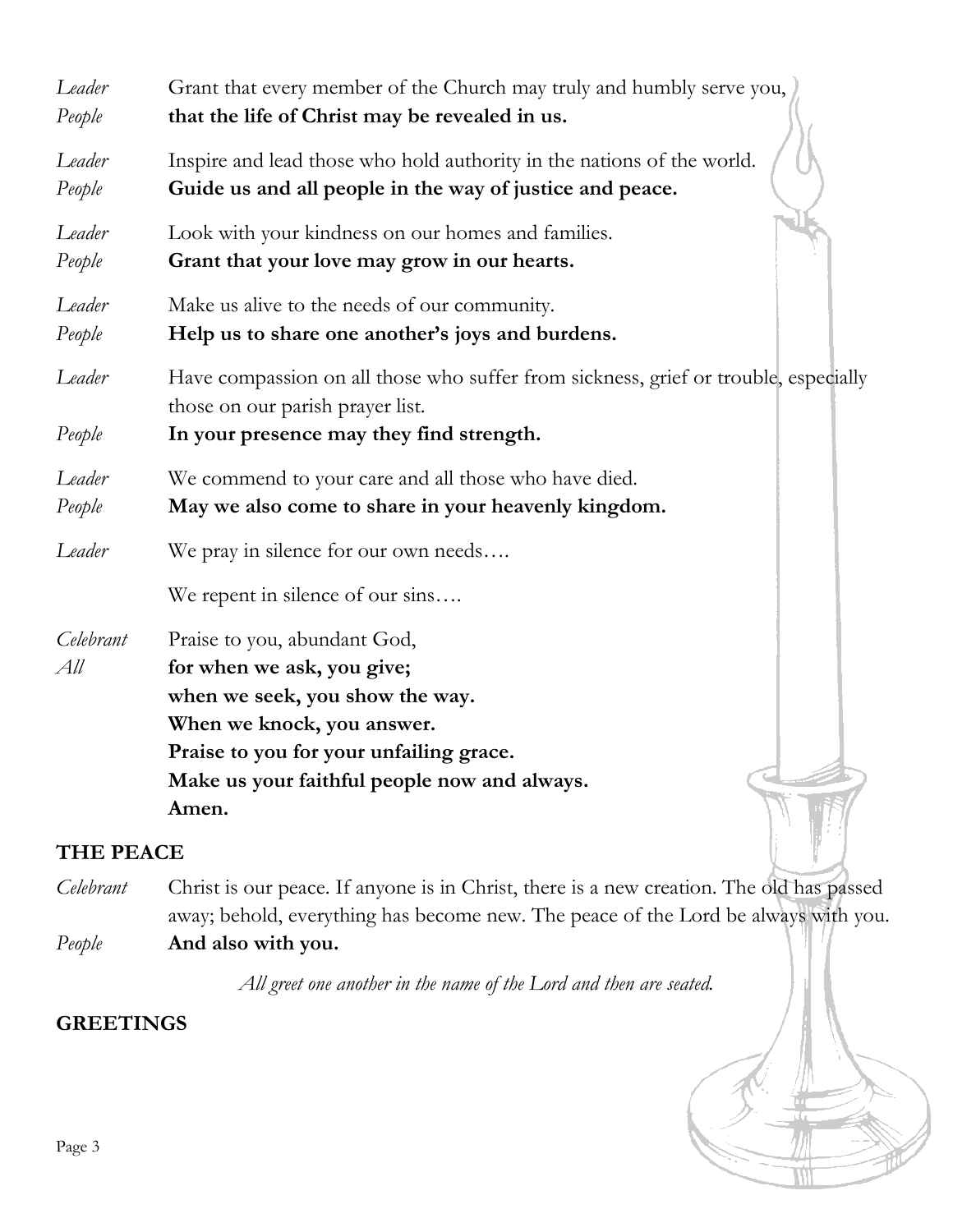#### **THE HOLY COMMUNION**

We invite your offering for the support of the Church's mission in the world, and in thanksgiving for all that God has provided. You may place your offering in the stationary offering plate when coming forward for Communion or when departing the service. To make a one time or recurring gift online, please visit [churchoftheincarnation.org/](http://www.churchoftheincarnation.org/)donate or *scan the QR code below.*



*Thank you for your generosity.*

#### **OFFERTORY HYMN** *(see insert)*

#### **THE HOLY EUCHARIST** *All stand.*

*Celebrant* The Lord be with you. *People* **And also with you.** *Celebrant* Lift up your hearts. *People* **We lift them to the Lord.** *Celebrant* Let us give thanks to the Lord our God. *People* **It is right to give God thanks and praise.** *Celebrant* It is truly right, and good and joyful, to give you thanks, all-holy God, source of life and fountain of mercy. You have filled us and all creation with your blessing and fed us with your constant love; you have redeemed us in Jesus Christ and knit us into one body. Through your Spirit you replenish us and call us to fullness of life. Therefore, joining with Angels and Archangels and with the faithful of every generation, we lift our voices with all creation as we sing: **SANCTUS** *All sing.*

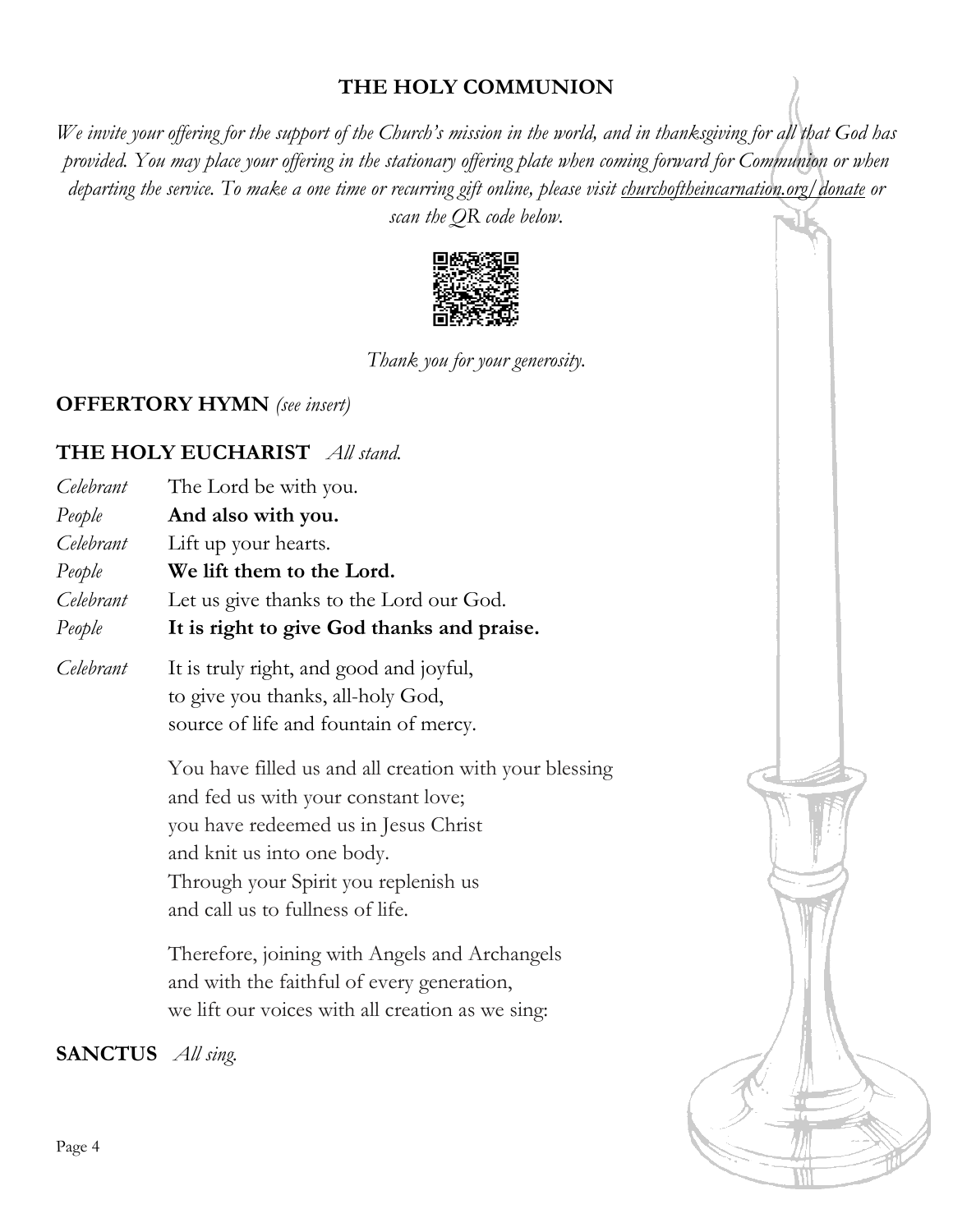

*The people kneel or remain standing as the Celebrant continues.*

*Celebrant* Blessed are you, gracious God, creator of the universe and giver of life. You formed us in your own image and called us to dwell in your infinite love.

> You gave the world into our care that we might be your faithful stewards and show forth your bountiful grace. But we failed to honor your image in one another and in ourselves; we would not see your goodness in the world around us; and so we violated your creation, abused one another, and rejected your love. Yet you never ceased to care for us, and prepared the way of salvation for all people.

Through Abraham and Sarah you called us into covenant with you. You delivered us from slavery, sustained us in the wilderness, and raised up prophets to renew your promise of salvation. Then, in the fullness of time, you sent your eternal Word, made mortal flesh in Jesus.

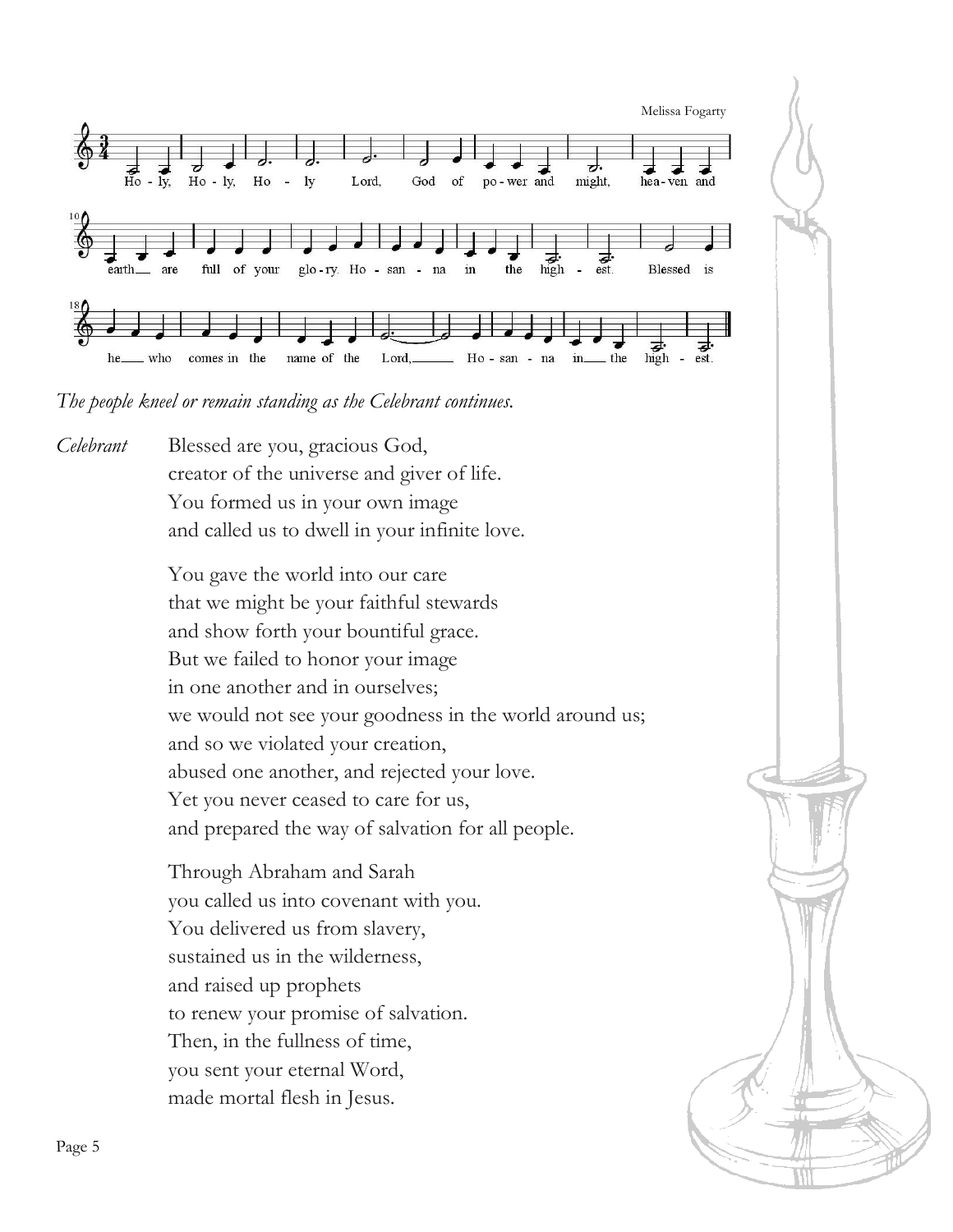Born into the human family, and dwelling among us, he revealed your glory. Giving himself freely to death on the cross, he triumphed over evil, opening the way of freedom and life.

On the night before he died for us, Our Savior Jesus Christ took bread, and when he had given thanks to you, he broke it, and gave it to his friends, and said: "Take, eat: This is my Body which is given for you. Do this for the remembrance of me."

As supper was ending, Jesus took the cup of wine, and when he had given thanks, he gave it to them, and said: "Drink this, all of you: This is my Blood of the new Covenant, which is poured out for you and for all for the forgiveness of sins. Whenever you drink it, do this for the remembrance of me."

Therefore, according to his command, O Lord of all,

# **We remember his death, We proclaim his resurrection, We await his coming in glory;**

*Celebrant* And we offer our sacrifice of praise and thanksgiving to you, presenting to you, from your creation this bread and this wine. By your Holy Spirit may they be for us the Body and Blood of our Savior Jesus Christ. Grant that we who share these gifts may be filled with the Holy Spirit and live as Christ's Body in the world. Bring us into the everlasting heritage

![](_page_5_Picture_6.jpeg)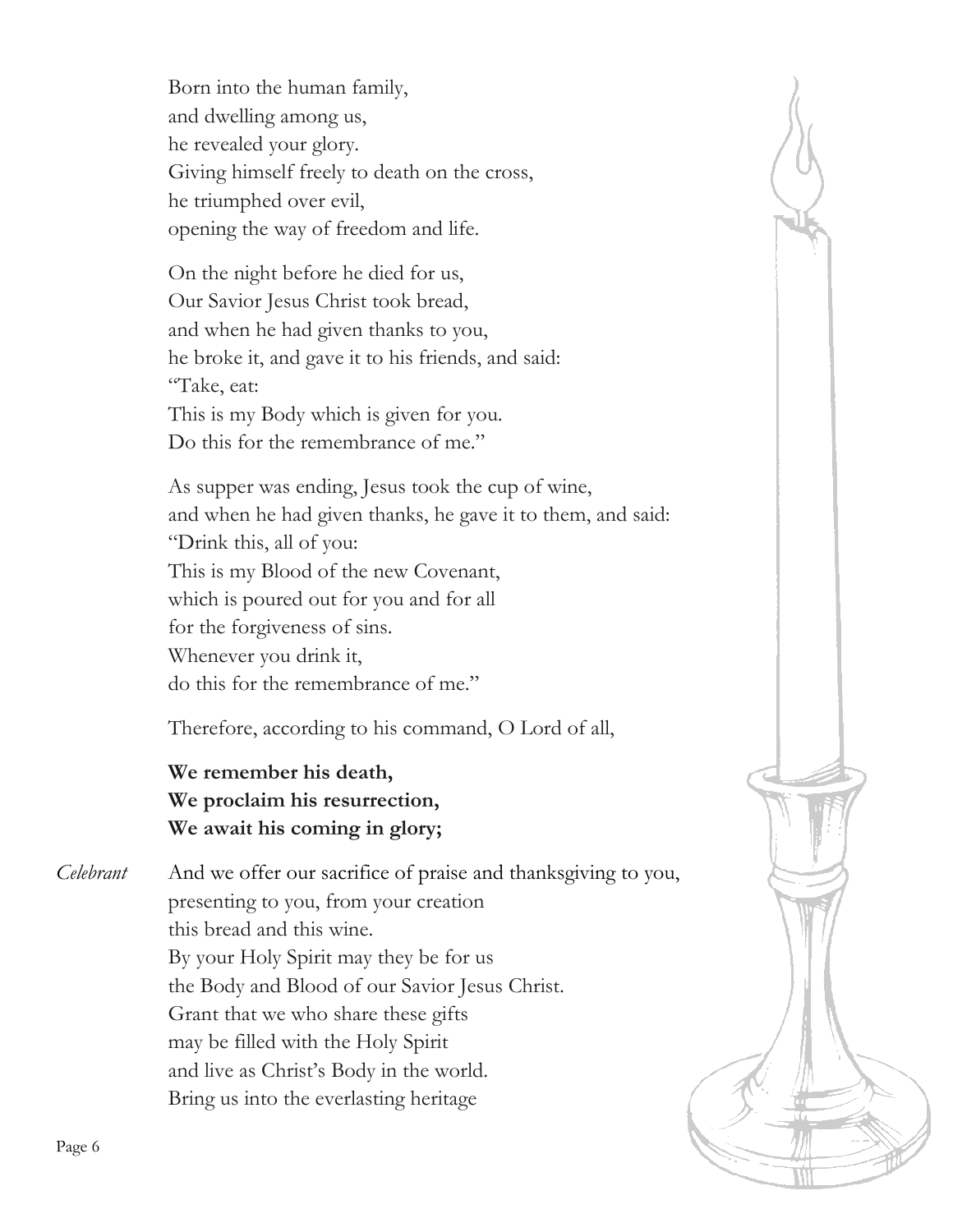of your daughters and sons, that with all your saints, past, present, and yet to come, we may praise your Name for ever.

Through Christ and with Christ and in Christ, in the unity of the Holy Spirit, to you be honor, glory, and praise, for ever and ever. **AMEN.**

#### **BREAKING OF THE BREAD**

*A period of silent reflection is observed.*

# **FRACTION ANTHEM** *All sing.*

![](_page_6_Figure_5.jpeg)

#### **INVITATION TO COMMUNION**

*Celebrant* The gifts of God for the People of God.

Please stand in a semi-circle around the altar to receive Communion. You may take the bread in your hands and then take a sip of wine from the chalice, guiding the chalice bearer's hand to bring the chalice to your lips. If you prefer not to receive the wine, simply return to your seat after receiving the bread. If you wish to receive a blessing instead of Communion, fold your arms across your chest. If you would like a gluten-free wafer, fold your hands downward.

# **MUSIC DURING COMMUNION**

# **PRAYER AFTER COMMUNION**

*Celebrant* Let us pray.

Page 7